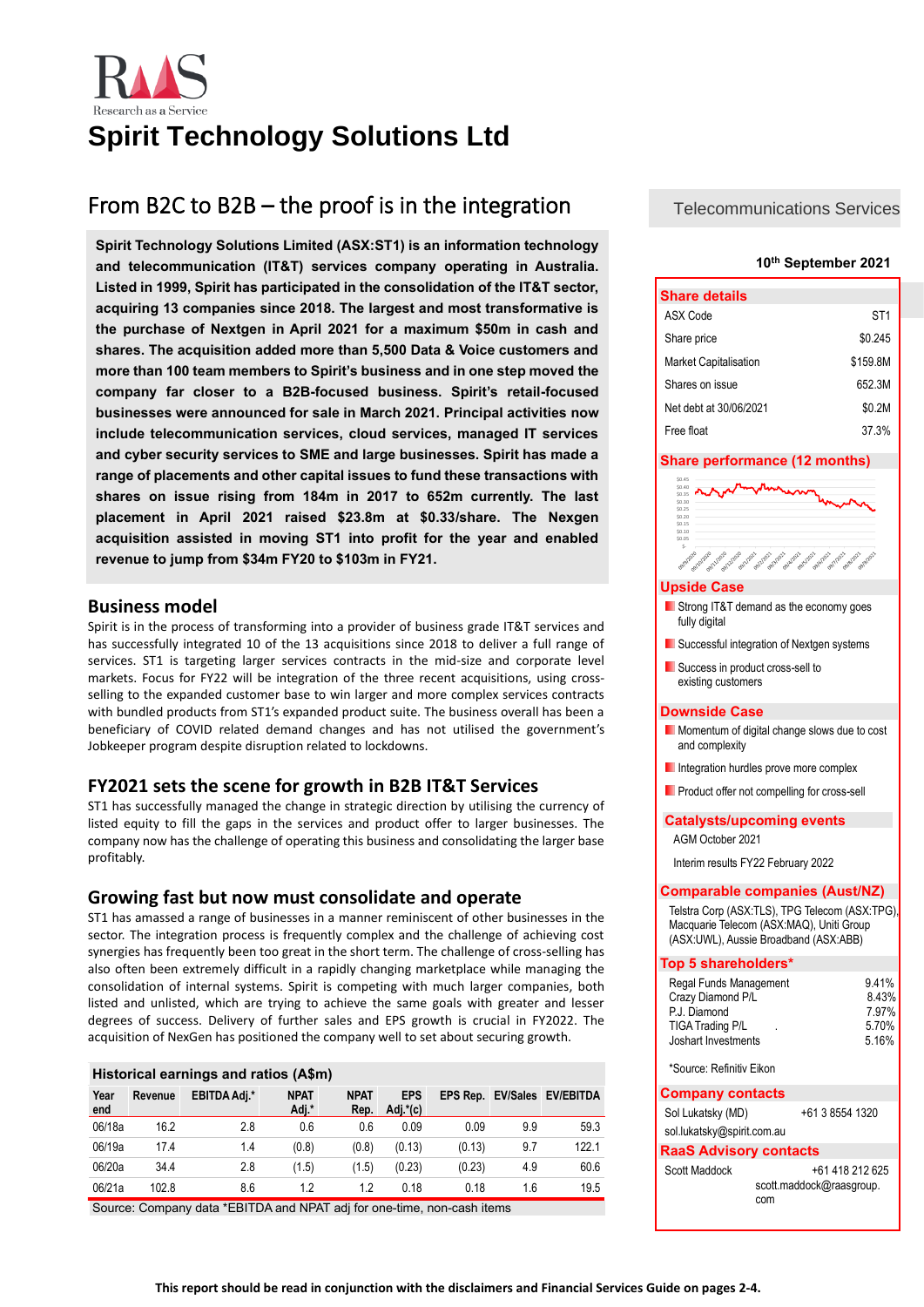

# FINANCIAL SERVICES GUIDE

**RaaS Advisory Pty Ltd**

## **ABN 99 614 783 363**

## **Corporate Authorised Representative, number 1248415**

**of**

**BR SECURITIES AUSTRALIA PTY LTD ABN 92 168 734 530 AFSL 456663**

**Effective Date: 6 th May 2021**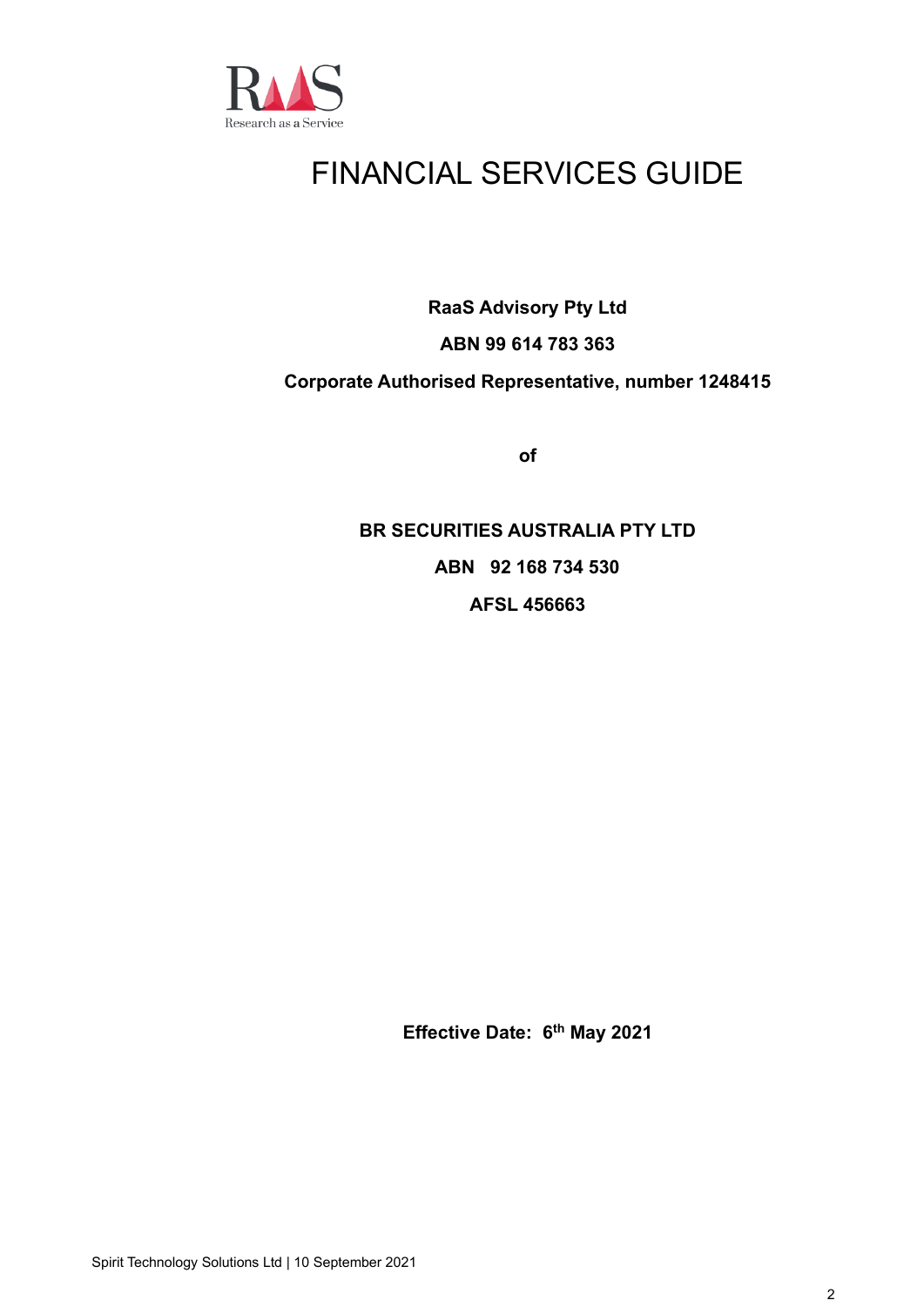

### **About Us**

BR Securities Australia Pty Ltd (BR) is the holder of Australian Financial Services License ("AFSL") number 456663. RaaS Advisory Pty Ltd (RaaS) is an Authorised Representative (number 1248415) of BR. This Financial Service Guide (FSG) is designed to assist you in deciding whether to use RaaS's services and includes such things as

- who we are
- our services
- how we transact with you
- how we are paid, and
- complaint processes

Contact Details, BR and RaaS

BR Head Office: Level 14, 344 Queen Street, Brisbane, QLD, 4000 RaaS. 20 Halls Road Arcadia, NSW 2159 P: +61 414 354712

E: finola.burke@raasgroup.com

RaaS is the entity providing the authorised AFSL services to you as a retail or wholesale client.

### **What Financial Services are we authorised to provide?** RaaS is authorised to

- provide general advice to retail and wholesale clients in relation to
	- Securities
- deal on behalf of retail and wholesale clients in relation to

**Securities** 

The distribution of this FSG by RaaS is authorized by BR.

### **Our general advice service**

Please note that any advice given by RaaS is general advice, as the information or advice given will not take into account your particular objectives, financial situation or needs. You should, before acting on the advice, consider the appropriateness of the advice, having regard to your objectives, financial situation and needs. If our advice relates to the acquisition, or possible acquisition, of a particular financial product you should read any relevant Prospectus, Product Disclosure Statement or like instrument. As we only provide general advice we will not be providing a Statement of Advice. We will provide you with recommendations on securities

### **Our dealing service**

RaaS can arrange for you to invest in securities issued under a prospectus by firstly sending you the offer document and then assisting you fill out the application from if needed.

### **How are we paid?**

RaaS earns fees for producing research reports. Sometimes these fees are from companies for producing research reports and/or a financial model. When the fee is derived from a company, this is clearly highlighted on the front page of the report and in the disclaimers and disclosures section of the report. We may also receive a fee for our dealing service, from the company issuing the securities.

### **Associations and Relationships**

BR, RaaS, its directors and related parties have no associations or relationships with any product issuers other than when advising retail clients to invest in managed funds when the managers of these funds may also be clients of BR. RaaS's representatives may from time to time deal in or otherwise have a financial interest in financial products recommended to you but any material ownership will be disclosed to you when relevant advice is provided.

### **Complaints**

If you have a complaint about our service you should contact your representative and tell them about your complaint. The representative will follow BR's internal dispute resolution policy, which includes sending you a copy of the policy when required to. If you aren't satisfied with an outcome, you may contact AFCA, see below. BR is a member of the Australian Financial Complaints Authority (AFCA). AFCA provide fair and independent financial services complaint resolution that is free to consumers.

Website[: www.afca.org.au;](http://www.afca.org.au/) Email[: info@afca.org.au;](mailto:info@afca.org.au) Telephone: 1800931678 (free call)

In writing to: Australian Financial Complaints Authority, GPO Box 3, Melbourne, VIC, 3001.

### **Professional Indemnity Insurance**

BR has in place Professional Indemnity Insurance which satisfies the requirements for compensation under s912B of the Corporations Act and that covers our authorized representatives.